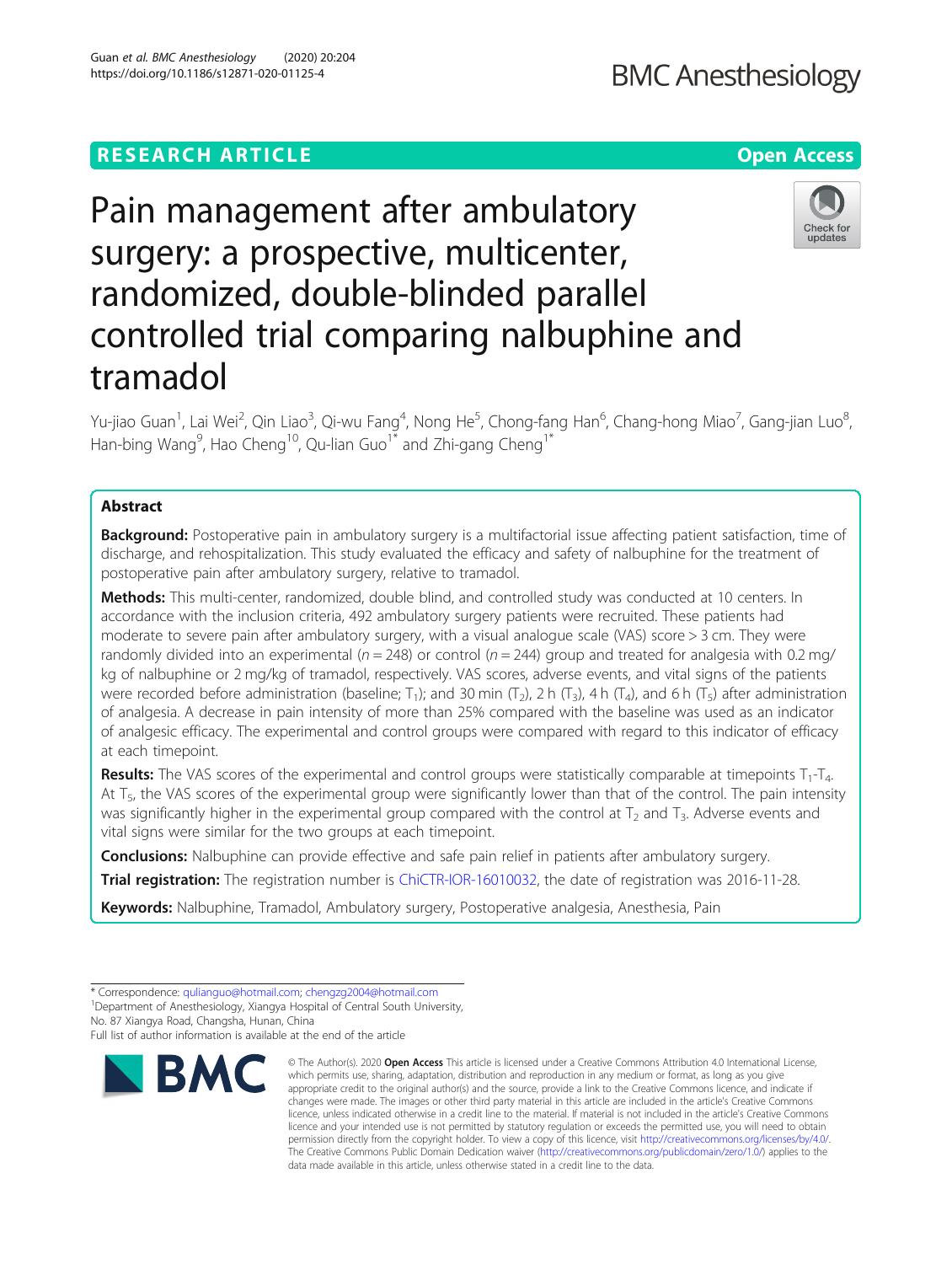## Background

Postoperative pain is a multifactorial issue that may result in patient dissatisfaction, delayed discharge, and unanticipated hospital admission after ambulatory surgery [[1\]](#page-6-0). Both delayed discharge and unanticipated hospital admission have the undesirable effect of increasing healthcare costs [[2\]](#page-6-0). In the postoperative period, moderate to severe pain are frequently observed during the first 24 to 48 h after ambulatory surgery [\[3](#page-6-0)].

Patient recovery after ambulatory surgery has improved since the introduction of the concept of enhanced recovery after surgery, a multimodal perioperative care pathway designed to achieve early recovery after surgery [[4](#page-7-0)]. Ambulatory surgery has significantly shortened hospitalization, accelerated turnover, and reduced hospital costs and rates of nosocomial infections [[5\]](#page-7-0). However, the shortened hospitalization and increased mobility of surgical patients have necessitated the need to improve the efficacy of anesthesia and perioperative management. Therefore, postoperative pain and the complications arising from its treatment are important considerations for patients undergoing ambulatory surgery.

Various drugs have been used to prolong postoperative analgesia, such as tramadol [[6](#page-7-0)], ketorolac [\[7](#page-7-0)], dexmedetomidine [\[8](#page-7-0)], ketamine [\[9](#page-7-0)], and nalbuphine [\[10](#page-7-0)]. Nalbuphine, a synthetic opioid agonist-antagonist analgesic, is primarily a kappa  $(\kappa)$  agonist and a partial mu  $(\mu)$  antagonist. It has a better safety profile with fewer side effects compared with other opioids, because of its agonist and antagonist activities [\[11](#page-7-0)]. Nalbuphine [[12\]](#page-7-0) exerts its analgesic and hypnotic effects through its κ opioid receptor, which may reduce μ opioid receptor-related adverse events. Numerous studies [\[13](#page-7-0), [14](#page-7-0)] have reported its advantages in pain management.

There have been few studies in China of nalbuphine for the treatment of postoperative pain after ambulatory surgery. The present study evaluated the analgesic efficacy and safety of intravenous nalbuphine hydrochloride, relative to tramadol, for the treatment of postoperative pain after ambulatory surgery, including a noninferiority control trial.

## Methods

## Participants

This study was approved by the Ethics Committee of Xiangya Hospital of Central South University (IRB 201608066). Written informed consent was obtained from all subjects participating in the trial. The trial was registered prior to patient enrollment at [chictr.org.cn](http://chictr.org.cn) (ChiCTR-IOR-16010032, Principal investigator: Qulian Guo, Date of registration: 2016-11-26).

A multicenter, prospective, randomized, parallelcontrolled, double-blinded study for pain management after ambulatory surgery in adult patients was undertaken in 10 hospitals. Patients were screened at each center. The study was reported in accordance with the guidelines of the Consolidated Standards of Reporting Trials (CONSORT).

The patient inclusion criteria were as follows: 18 to 65 years old; ASA (American Society of Anesthesiologists) I-II; with postoperative pain after surgeries of the breast (except radical surgery for mastocarcinoma) or thyroid, or hysteroscopy, or laparoscopic cholecystectomy; operative time < 2 h; visual analog scale (VAS) score < 3 cm before the surgery, and VAS score > 3 cm after recovery from anesthesia; body mass index (BMI)  $18-29$  kg/m<sup>2</sup>, and signed informed consent.

Patients were excluded from this study if they were allergic to the medication or any of the excipients in the product. Patients with current or histories of any of the following were also excluded: opioid allergy; acute or chronic alcoholism or drug addiction; neurological disease; opioid used within the last 3 months; paralytic ileus; increased intracranial pressure or head injury; chronic opioid use (taking opioids for more than 3 months); hypotension; hypothyroidism, asthma (to be avoided during seizure); hypertrophy of the prostate; epilepsy; coronary heart disease; bronchial asthma; respiratory insufficiency; or respiratory failure. Patients taking or who had taken monoamine oxidase inhibitor or antidepressants within the past 15 days were excluded. Patients with abnormal preoperative liver and kidney function were also excluded, defined as abnormal alanine aminotransferase (ALT), aspartic aminotransferase (AST), blood urea nitrogen (BUN) or creatinine (Cr) (ALT and  $AST > 1.5$  times the normal limit, and BUN and Cr higher than the normal limit); coronary heart disease; bronchial asthma; respiratory insufficiency or respiratory failure; or poorly controlled or difficult hypertension. The latter was defined as systolic blood pressure  $(SBP) \ge 160$  mmHg or diastolic pressure  $(DBP) \ge 100$  mmHg. In addition, patients with any of the following were excluded: pregnancy; abnormal coagulation function; participation in another medication trial within the previous 30 days; unable to express their intention correctly; poor compliance; unable to complete the study program; or anyone the researchers considered inappropriate to participate.

#### Trial design

Patients were randomly assigned to receive either the experimental (group E) or control (group C) treatment in the postoperative period. Group E was treated with nalbuphine hydrochloride (1,161,101 Yichang Humanwell Pharmaceutical) diluted with saline to 1 mg/L. Group C was administered tramadol hydrochloride diluted with saline to 10 mg/L.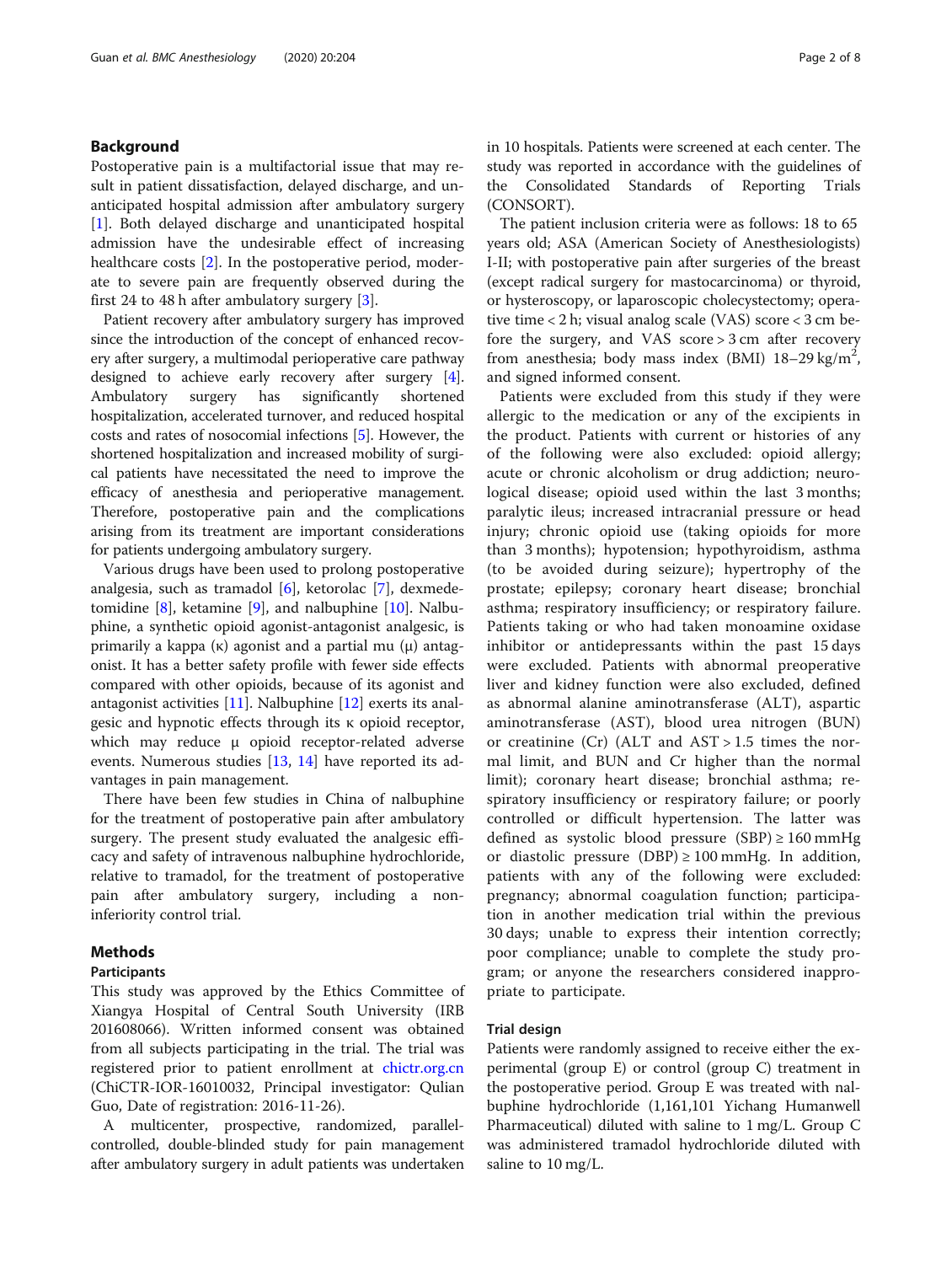The study medication was selected and prepared according to a random number list (nalbuphine hydrochloride or tramadol hydrochloride). The study was blinded, by excluding the researcher who prepared the postoperative medications from participating in test observations and follow-ups. The researchers involved in observation and evaluation of the experiment, and patients and doctors, were blinded throughout the study.

## Interventions

All patients were administered intravenously with 5 mg of dexamethasone before induction of general anesthesia, and 8 mg of ondansetron at the time of surgery completion, to prevent postoperative nausea and vomiting. The bispectral index (BIS) value was maintained between 40 and 60 during the operation. Anesthesia induction was performed using sufentanil (0.5 μg/kg) and propofol (2–2.5 mg/kg), with cisatracurium (0.1–0.2 mg/kg) given when necessary. Anesthesia was maintained by simultaneous infusion of propofol and remifentanil (0.1–0.15 μg/kg/min). An additional 0.1 mg/kg of cisatracurium was added intraoperatively when required. Intraoperative fluid infusion and other anesthetic management were performed routinely.

After the surgery, patients who were fully awake and feeling pain for the first time were assessed for pain while at rest, using the VAS. If the VAS score was > 3 cm, the patients were included in the study and the pain score was used as the baseline  $(T_1)$ . The test medications (nalbuphine hydrochloride or tramadol hydrochloride) were administered at 0.2 mL/kg. The VAS at rest was used to evaluate the efficacy of the medications and was recorded before administration  $(T_1)$ , and after administration at 30 min (T<sub>2</sub>), 2 h (T<sub>3</sub>), 4 h (T<sub>4</sub>), and 6 h (T<sub>5</sub>). The following vital signs were recorded at each timepoint: SBP, DBP, mean arterial pressure (MAP), heart rate, and respiratory rate. Adverse events and any medications used were also recorded.

Within 2 h after administration of the medications, if the VAS score was > 3 cm, it was deemed that the analgesic effect was invalid, and the patient was discontinued from the trial. One hundred milligrams of flurbiprofen axetil was infused intravenously as a rescue analgesia, and the name and dose were recorded. The use of other analgesics aside from those involved in the study, such as opioids, tranquilizers, anesthetics and antiemetics, were prohibited during the study period. If other analgesics were required to control the pain, the patient was discontinued.

#### **Outcomes**

#### Primary outcome

The pain intensity was measured using the VAS. A decrease in VAS score of more than 25% compared with the baseline was used as an indicator of analgesic efficacy [[15](#page-7-0)]. The VAS score was also compared between groups E and C at all timepoints to determine any differences in the efficacy and duration of the analgesic effects.

## Secondary outcome

The vital signs (SBP, DBP, respiratory rate and heart rate) were measured and used as safety indicators. The vital signs were also compared between groups E and C, and within each group, at each timepoint. Any differences observed could be used as a secondary indicator to determine analgesic efficacy.

#### Adverse events

Adverse events such as medication extravasation, dizziness, nausea, vomiting, and hidrosis were recorded during the study. The rates of adverse events was compared between groups E and C to determine the effects of the treatments.

#### Sample size

Sample size was calculated by VAS at rest at each timepoint. Based on a previous report  $[16]$  $[16]$ , a single intravenous injection of tramadol was administered to patients with postoperative pain after day surgery, and the VAS score was  $\sim$  2.43 cm at 30 min after administration. Assuming that the analgesic effect of nalbuphine was better than tramadol, with  $\alpha$  = 0.05 and  $\beta$  = 0.2, the VAS score difference between the two groups ( $\mu_A - \mu_B$ ) would be 0.5 and the standard deviation  $\sigma = 1.7$ . The sample size(n) was calculated using the formula  $[17]$  $[17]$ :

$$
n = 2\left[\alpha\left(z_{1} - \alpha/2 + z_{1} - \beta\right) / (\mu_{A} - \mu_{B})\right]^{2}
$$

Each group required 182 subjects and with consideration of the estimated dropout rate, 250 patients were included in each group. Therefore, 500 patients were recruited in this study, with 50 patients in each center.

## Statistical methods

Descriptive statistics were used to describe all demographic data. The  $t$ -test was applied to analyze the changes in VAS scores between the two treatment groups at each timepoint, and at different timepoints relative to the baseline. The Wilcoxon test was used to analyze the pain classification of patients at each observation timepoint. The pain intensity between the two groups was compared using the chi-squared  $(\chi^2)$  test.  $P < 0.05$  was considered statistically significant. The incidence of adverse events, changes in blood pressure, respiratory rate, and heart rate relative to the baseline at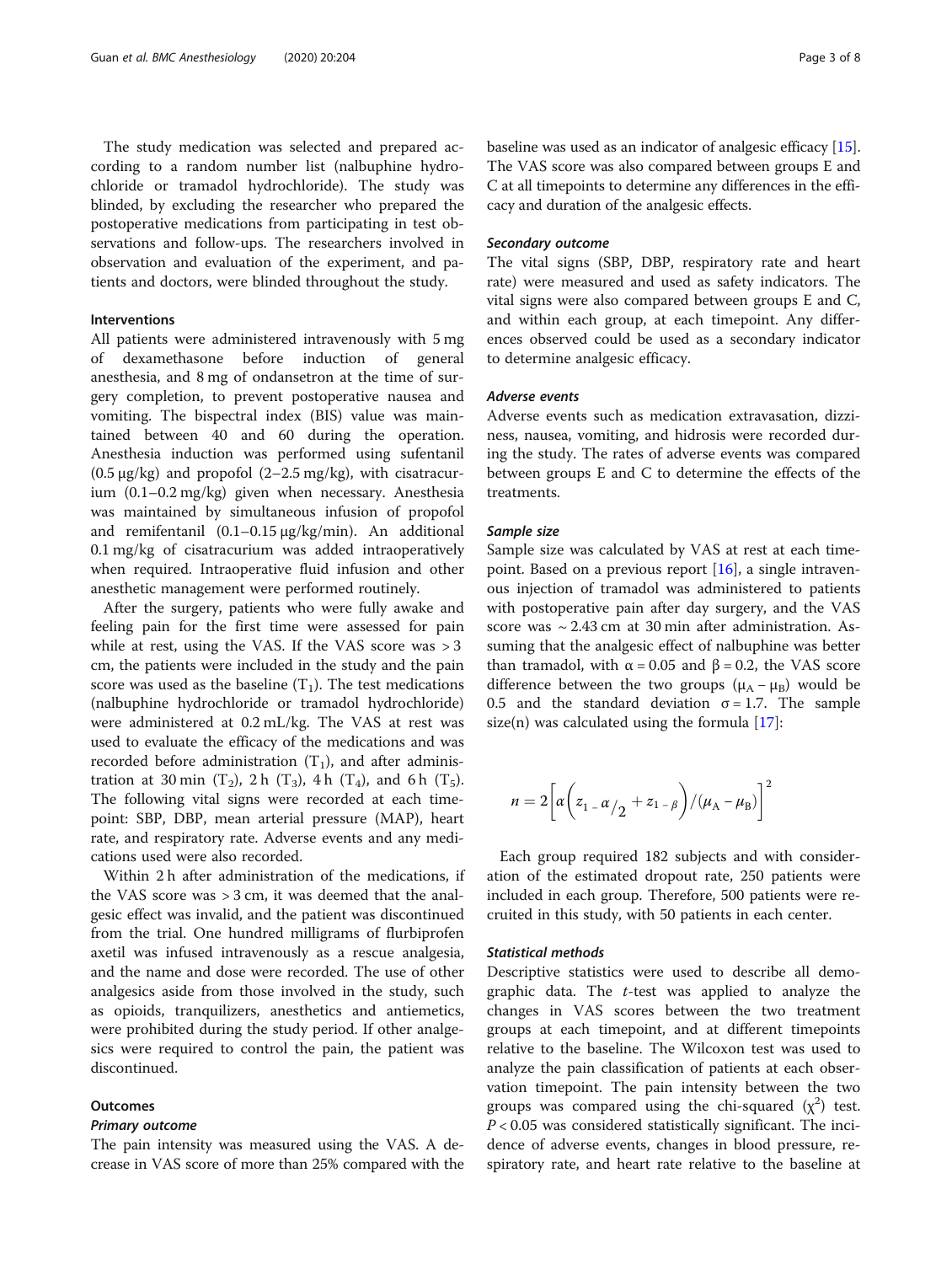each timepoint, and differences between the groups, were analyzed using the *t*-test.

## Results

## **Participants**

The study population comprised 492 randomly coded patients recruited from 10 centers (Fig. 1). However, 55 patients were excluded as they did not meet the eligibility criteria of a VAS score < 4 cm. Thus, the trial consisted of 437 patients: 209 in group E, and 228 in group C.

## Baseline data

The differences in age and gender between groups E and C were not statistically significant (Table 1). The results of the preoperative test, physical examination, and medical histories of the two groups were relatively similar, with no statistical difference. There were no statistically significant differences in the types of surgery between the two groups (Table [2](#page-4-0)). There were also no differences in the use of opioids including sufentanil and remifentanil between the two groups, during surgery.

During the observation period, 14 (6.3%) and 20 (9.0%) patients in groups E and C, respectively, were treated with rescue analgesic medication consisting of 100 mg of flurbiprofen axetil. There was no statistically significant difference between the two groups

**Table 1** Patient demographics of groups  $E$  and  $C^a$ 

|                        | Group E            | Group C            | Р     |
|------------------------|--------------------|--------------------|-------|
| Subjects, n            | 209                | 228                |       |
| Gender, n (%)          |                    |                    |       |
| Male                   | 52 (25.0)          | 48 (21.1)          | 0.340 |
| Female                 | 156 (75.0)         | 179 (78.9)         |       |
| Age, y                 | $40.66 \pm 12.04$  | $40.67 \pm 11.81$  | 0.994 |
| BMI, kg/m <sup>2</sup> | $23.15 \pm 2.84$   | $23.20 \pm 2.87$   | 0.847 |
| Respiration, rpm       | $17.09 \pm 1.81$   | $17.04 \pm 2.18$   | 0.808 |
| Heart rate, bpm        | $74.45 \pm 8.43$   | $74.48 + 9.75$     | 0.978 |
| Heart rhythm, n (%)    |                    |                    |       |
| Normal                 | 207 (99.0)         | 225 (99.1)         | 1.000 |
| Abnormal               | 2(1.0)             | 2(0.9)             |       |
| SBP, mmHg              | $121.63 \pm 16.26$ | $122.64 \pm 16.01$ | 0.513 |
| DBP, mmHg              | $74.92 \pm 9.48$   | $74.63 \pm 8.80$   | 0.738 |
| MAP, mmHg              | $92.91 \pm 11.65$  | $93.17 \pm 10.84$  | 0.806 |

<sup>a</sup>Group E was treated with nalbuphine hydrochloride diluted with saline to 1 mg/L. Group C was administered tramadol hydrochloride diluted with saline to 10 mg/L.

with regard to the percentage using rescue analgesic medication ( $\chi^2$  = 1.206; P = 0.272). There was no significant deviation from the regimen for all concomitant and combination medications and no statistically significant difference between the two groups.

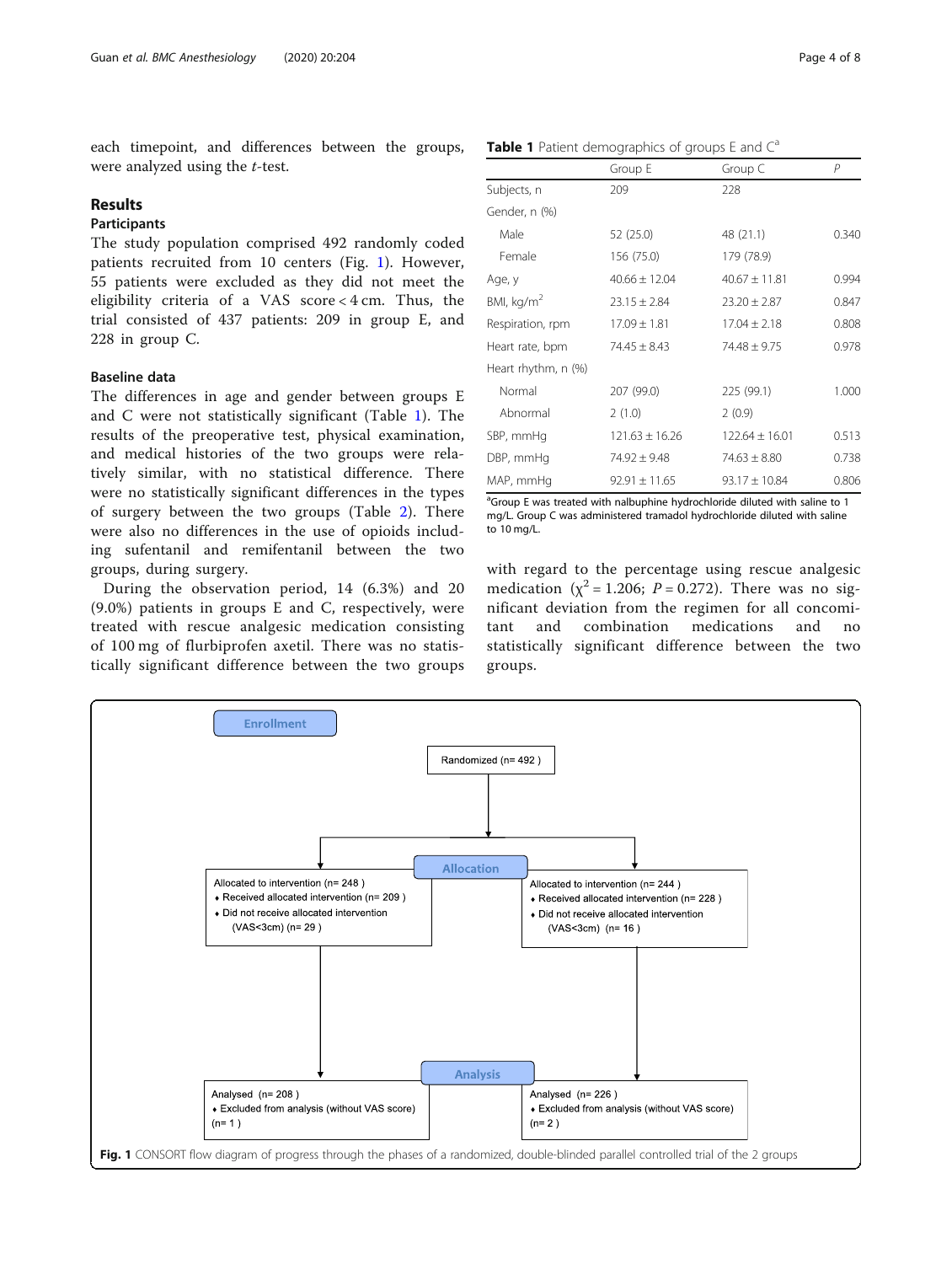<span id="page-4-0"></span>

|         | Total, n | Breast    | Thyroid   | Hysteroscopy | LU.       | Others |
|---------|----------|-----------|-----------|--------------|-----------|--------|
| Group E | 209      | 27 (12.9) | 41 (19.6) | 39 (18.7)    | 91 (43.5) | 1(5.3) |
| Group C | 228      | 26 (11.4) | 45 (19.7) | 44 (19.3)    | 106(46.5) | 7(3.1) |

<sup>a</sup>Reported as n (%), unless indicated otherwise. Group E was treated with nalbuphine hydrochloride diluted with saline to 1 mg/L. Group C was administered tramadol hydrochloride diluted with saline to 10 mg/L. Other surgeries included: lumbar disc exploration, laparoscopic gastric perforation repair, endoscopic sinus surgery, surgical removal of internal fixation of fractured bones.LC, laparoscopic cholecystectomy

#### **Outcomes**

## Primary outcome

A pairwise comparison of the VASs determined at rest at different timepoints between groups E and C revealed no difference between the VAS scores at  $T_1$ ,  $T_2$ ,  $T_3$ , or  $T_4$ , respectively. However, at  $T_5$  the VAS at rest of group E was significantly lower than that of group C (Fig. 2). A decrease in pain intensity of more than 25% compared with the baseline  $(T_1)$  was used as an indicator of analgesic efficacy (Table 3). The analgesic efficacy experienced by group E at  $T_2$  and  $T_3$  was significantly higher than that of group C.

## Adverse events

Adverse events occurred in 6 (2.9%) subjects in group E and 3 (1.3%) subjects in group C, with no serious adverse events or deaths occurring in either group. The number of adverse events was higher in group E compared with group C, but the difference was not statistically significant (Table [4\)](#page-5-0).

#### Secondary outcome

The vital signs (SBP, DBP, respiratory rate, and heart rate) of groups E and C at all timepoints were statistically



group (Group C). Time points:  $T_1$ : before administration;  $T_2$ : after administration at 30 min;  $T_3$ : after administration at 2 h;  $T_4$ : after administration at 4 h; T<sub>5</sub>: after administration at 6 h. <sup>a</sup>After administration, the VAS of Group E was lower than that of Group C, from  $T_2$ -T<sub>5</sub>; <sup>b</sup>there was a statistically significant difference in VAS between the 2 groups at  $T<sub>5</sub>$ . Data are expressed as mean ± standard deviation

similar (Table [5](#page-5-0)). For both groups, the mean SBP, DBP, and heart rate at each of the timepoints  $T_2$ ,  $T_3$ ,  $T_4$ , and  $T_5$ were significantly lower than at  $T_1$ . However, the blood pressures at  $T_2$  to  $T_5$  were comparable to that at admission  $(T_0)$ , and there was no significant difference in respiratory rates.

## **Discussion**

In this prospective, multicenter study, 437 patients were randomized to receive either nalbuphine (group E) or tramadol (group C) to treat pain after ambulatory surgery. Group E experienced significantly longer duration of analgesia compared with group C. At each timepoint, the vital signs (SBP, DBP, respiratory rate, and heart rate) of the 2 groups were statistically comparable. However, within each group there were significant differences in SBP, DBP, and heart rate at  $T_2$ ,  $T_3$ ,  $T_4$ , and  $T_5$ , relative to  $T_1$ . Overall, the analgesic effect of nalbuphine was comparable to that of tramadol, with nalbuphine having a longer duration of analgesia.

In China, the number of day surgeries is increasing due to improvements in surgery and anesthesia, with shorter recovery time and patients discharged within 24 h after surgery. Therefore, there is a higher demand for

**Table 3** Pain reduction when compared to baseline  $(T_1)$ , n  $(\%)^a$ 

|                   |                  | Group E <sup>b</sup> | Group C <sup>c</sup> | $x^2$ | Р     |
|-------------------|------------------|----------------------|----------------------|-------|-------|
| $T2$ <sup>d</sup> | <b>Fffective</b> | 186 (89.0)           | 178 (78.4)           | 8.837 | 0.003 |
|                   | Noneffective     | 23 (11.0)            | 49 (21.6)            |       |       |
| $T_3^e$           | <b>Fffective</b> | 192 (97.0)           | 195 (90.7)           | 6.874 | 0.009 |
|                   | Noneffective     | $6(3.0\%)$           | 20 (9.3%)            |       |       |
| $T_4^f$           | <b>Fffective</b> | 190 (97.4)           | 203 (97.1)           | 0.036 | 0.850 |
|                   | Noneffective     | 5(2.6)               | 6(2.9)               |       |       |
| $T_5^9$           | <b>Fffective</b> | 189 (97.9)           | 201 (97.6)           | 0.000 | 1.000 |
|                   | Noneffective     | 4(2.1)               | 5(2.4)               |       |       |

<sup>a</sup> Effective pain reduction is defined as a decrease in pain intensity  $>$  25%, compared with the baseline  $(T_1)$ . Noneffective is defined as a decrease in pain intensity < 25%, compared with the baseline  $(T_1)$ 

 $^{b}$ Group E (n = 209) was treated with nalbuphine hydrochloride diluted with saline to 1 mg/L.

 $c$ Group C (n = 228) was administered tramadol hydrochloride diluted with saline to 10 mg/L.

 ${}^{d}T_{2}$ : after administration at 30 min<br> ${}^{e}T$  : after administration at 3 h

 $\text{F}_3$ : after administration at 2 h

 ${}^{\text{f}}$ T<sub>4</sub>: after administration at 4 h

 $9T_5$ : after administration at 6 h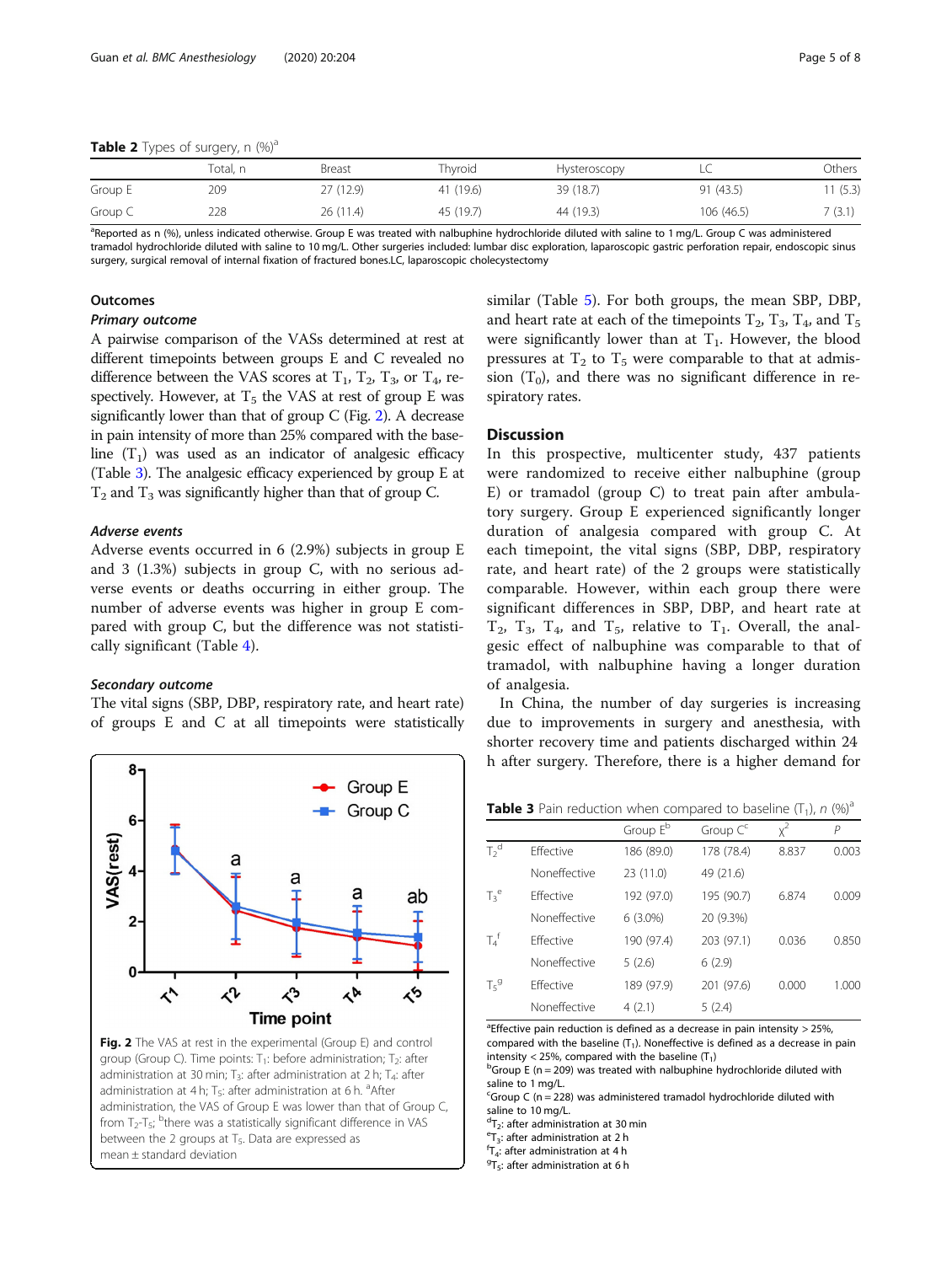<span id="page-5-0"></span>Table 4 Patients experiencing adverse events, n

|                                            | Group E | Group C |
|--------------------------------------------|---------|---------|
| Total subjects experiencing adverse events | h       |         |
| Vasculitis, medication extravasation       |         |         |
| Dizziness, nausea, vomiting                |         |         |
| <b>Hidrosis</b>                            |         |         |

anesthesia and a need to improve the quality of analgesics. While achieving rapid recovery, patients also need to avoid complications related to surgery and anesthesia, such as pain, nausea, and vomiting. Numerous studies [[17,](#page-7-0) [18\]](#page-7-0) have shown that after day surgery nearly 80% of patients experience pain. Postoperative pain not only affects patients' rehabilitation and prolongs hospitalization, it can also result in progression from acute to chronic

Table 5 Vital signs at each timepoint <sup>a</sup>

|                | Vital signs      | Group E <sup>b</sup> | Group Cc             | $\overline{P}$ |
|----------------|------------------|----------------------|----------------------|----------------|
| $T_0$          | <b>SBP</b>       | $121.63 \pm 16.26$   | $122.64 \pm 16.01$   | 0.513          |
|                | <b>DBP</b>       | $74.92 \pm 9.48$     | $74.63 \pm 8.80$     | 0.738          |
|                | Respiratory rate | $17.09 \pm 1.81$     | $17.04 \pm 2.18$     | 0.808          |
|                | Heart rate       | $74.45 \pm 8.43$     | $74.48 \pm 9.75$     | 0.978          |
| $T_1$          | <b>SBP</b>       | 128.96 ± 17.74**     | 130.18 ± 17.05**     | 0.465          |
|                | DBP              | $79.04 \pm 11.32***$ | $78.85 \pm 11.45***$ | 0.864          |
|                | Respiratory rate | $16.52 \pm 2.40$     | $16.89 \pm 2.56$     | 0.121          |
|                | Heart rate       | $78.69 \pm 16.33$    | 78.89 ± 14.97        | 0.893          |
| T <sub>2</sub> | SBP              | $123.87 \pm 16.07*$  | $126.10 \pm 16.68*$  | 0.157          |
|                | <b>DBP</b>       | $76.20 \pm 9.88*$    | $77.12 \pm 12.16*$   | 0.390          |
|                | Respiratory rate | $16.74 \pm 2.19$     | $17.12 \pm 2.46$     | 0.092          |
|                | Heart rate       | $76.82 \pm 13.95*$   | $76.54 \pm 12.06*$   | 0.822          |
| $T_3$          | SBP              | $118.37 \pm 15.23*$  | $121.18 \pm 15.53*$  | 0.065          |
|                | <b>DBP</b>       | $72.82 \pm 9.19*$    | $74.00 \pm 9.70*$    | 0.209          |
|                | Respiratory rate | $16.53 \pm 1.85$     | $16.72 \pm 2.13$     | 0.321          |
|                | Heart rate       | $74.06 \pm 10.82*$   | $74.59 \pm 9.58$ *   | 0.598          |
| T <sub>4</sub> | <b>SBP</b>       | $116.72 \pm 15.43*$  | $118.82 \pm 15.19*$  | 0.169          |
|                | <b>DBP</b>       | $71.27 \pm 9.36*$    | $72.07 \pm 9.73*$    | 0.399          |
|                | Respiratory rate | $16.44 \pm 1.78$     | $16.62 \pm 2.20$     | 0.366          |
|                | Heart rate       | 72.81 $\pm$ 9.44*    | $73.62 \pm 8.99*$    | 0.378          |
| $T_{5}$        | SBP              | $116.53 \pm 14.86*$  | $117.11 \pm 14.46*$  | 0.691          |
|                | DBP              | $70.64 \pm 9.39*$    | $70.63 \pm 9.45^*$   | 0.986          |
|                | Respiratory rate | $16.46 \pm 1.84$     | $16.54 \pm 2.07$     | 0.682          |
|                | Heart rate       | $72.65 \pm 9.35*$    | $72.76 \pm 9.22*$    | 0.905          |

 ${}^{a}T_{0}$ : at admission,  $T_{1}$ : before administration,  $T_{2}$ : after administration at 30 min, T<sub>3</sub>: after administration at 2 h, T<sub>4</sub>: after administration at 4 h, T<sub>5</sub>: after administration at 6 h

 $b$ Group E (n = 209) was treated with nalbuphine hydrochloride diluted with<br>saline to 1 mg/l saline to 1 mg/L.

\*Difference is statistically significant compared with  $T_1$ ; \*\*difference is statistically significant compared with  $T_0$ 

pain, which is the main cause of readmission after day surgery [[19\]](#page-7-0).

According to the Chinese Society of Anesthesiology [[20\]](#page-7-0), systemic opioids given to patients undergoing ambulatory surgery with general anesthesia activate opioid receptors and stimulate various organs. This often results in nausea and vomiting, pruritus, urinary retention, excessive sedation and respiratory inhibition. Thus, in principle, systemic opioids are not used for postoperative pain relief after day surgery. The analgesic and adverse reactions of mixed agonist-antagonist opioids, such as nalbuphine and dezocine, also exhibit a ceiling effect. Implementation of multimodal analgesia using NSAIDs can significantly reduce the dose of opioid and adverse reactions, and can be used postoperatively to manage moderate pain after ambulatory surgery.

Nalbuphine, a mixed agonist-antagonist opioid, is associated with milder μ receptor-related side effects. Its plasma half-life is 5 h, and in clinical studies the duration of analgesic activity ranges from 3 to 6 h  $[21]$ . In our study, the VAS at rest of group E was less than 4 points, and the difference was statistically significant compared with the VAS at rest before administration. This indicates that nalbuphine could effectively relieve pain after ambulatory surgery. Similar results were also observed in animal studies that showed amelioration of somatic and visceral pain in mice after treatment with nalbuphine [[22\]](#page-7-0).

In the present study, the VAS at rest at timepoints  $T_1$ to  $T_4$  of the nalbuphine group (group E) did not differ from that of the control. At  $T_5$ , the VAS at rest of the nalbuphine group was significantly lower than that of the tramadol group. This indicates that the duration of nalbuphine for pain relief after ambulatory surgery was longer than that of tramadol. There were 6 cases (2.8%) of adverse reactions in the nalbuphine group, which was not significantly different from the 3 cases (1.3%) in the tramadol group.

The incidence of adverse reactions associated with nalbuphine is relatively low compared with other opioid medications. A meta-analysis of randomized controlled trials by Zeng et al. [[23\]](#page-7-0) showed that nalbuphine has similar analgesic effects compared to morphine, and a better drug safety profile with a low incidence of postoperative pruritus, respiratory inhibition, nausea, and vomiting. In addition, studies have reported that antagonism of the μ receptor by nalbuphine could reduce the adverse reactions of other opioids, as seen in the combination of morphine and nalbuphine in patientcontrolled analgesia or patient-controlled epidural analgesia [[24](#page-7-0), [25](#page-7-0)]; and the rate of adverse effects such as urinary retention related to morphine, pruritus, and nausea was significantly less. Nalbuphine with sufentanil used in patient-controlled analgesia could reduce the

<sup>&</sup>lt;sup>c</sup>Group C ( $n = 228$ ) was administered tramadol hydrochloride diluted with saline to  $10 \text{ mm/h}$ saline to 10 mg/L.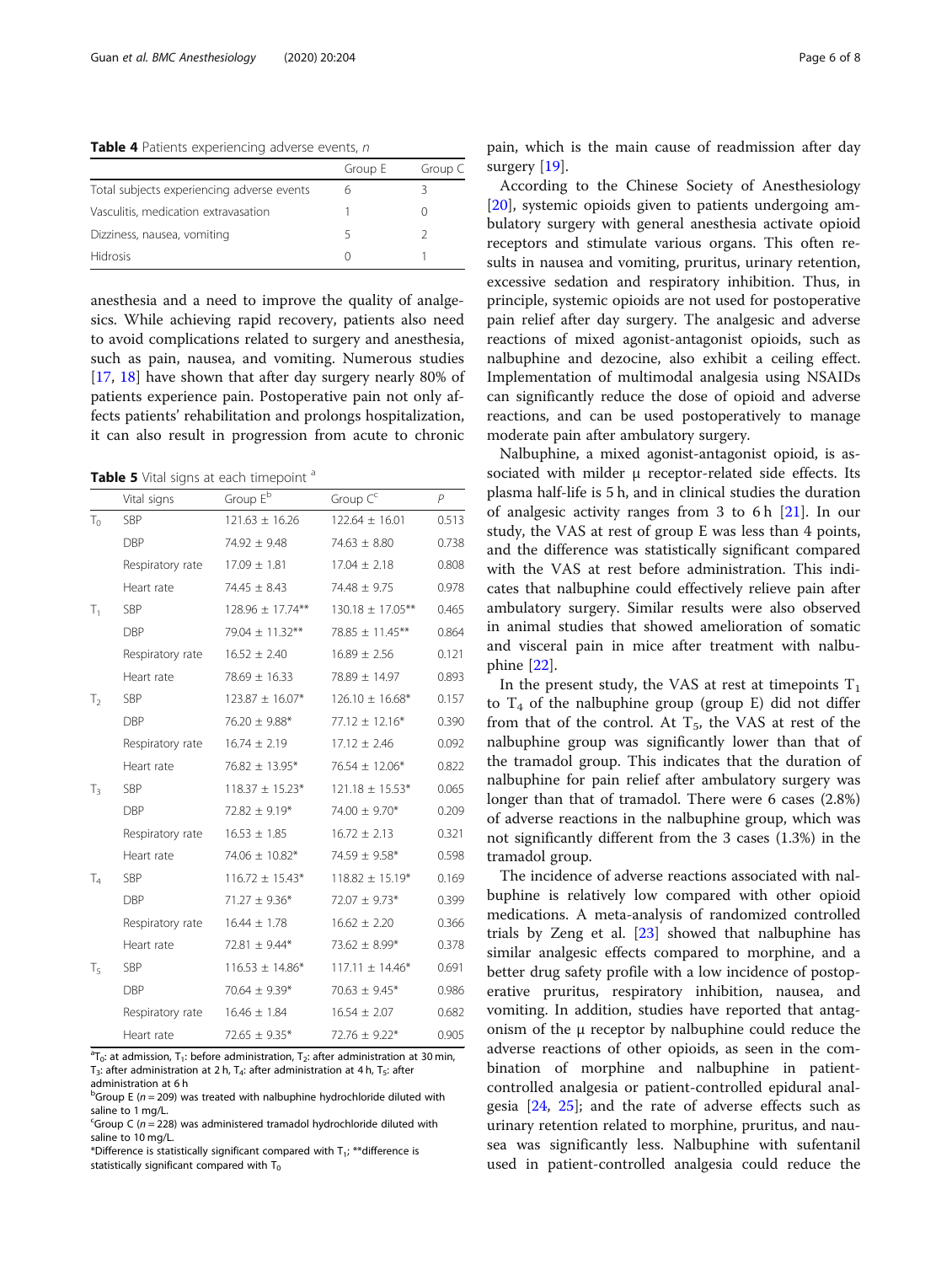<span id="page-6-0"></span>incidence of opioid-related nausea and vomiting and improved patients' satisfaction with analgesia [[26,](#page-7-0) [27\]](#page-7-0).

In the present study, the difference in respiratory rates before and after administration in both the nalbuphine and tramadol groups was not statistically significant, and no respiratory depression was observed. Many studies have reported that respiratory depression caused by nalbuphine is small and has a ceiling effect [[28,](#page-7-0) [29\]](#page-7-0). In one study, a neonate was wrongly administered a ten-fold higher dose than required of nalbuphine, and it resulted in only prolonged sedation with no respiratory failure [[30](#page-7-0)].

Studies have shown that pre-anesthetic injections of nalbuphine could reduce stress responses and fluctuations in blood pressure and heart rate during intubation [[31,](#page-7-0) [32](#page-7-0)]. In the present study, the blood pressures and heart rates of both groups after administration were significantly lower than at  $T_1$ , although still within normal ranges. The blood pressure at  $T_0$ (Inception of the study) was compared to the blood pressure after surgery  $(T_1-T_5)$ ; the blood pressure at  $T_1$  was significantly higher than at  $T_0$ . However, at the later timepoints,  $T_2$  to  $T_5$ , there were no statistical differences in the blood pressures compared to  $T<sub>0</sub>$ . The decrease in blood pressure after administration  $(T_2-T_5)$  may have been due to the alleviation of pain. If so, then the lowered blood pressure could also indicate the analgesic efficacy of nalbuphine.

There are several limitations in this study. First, a limited number of parameters (VAS score, adverse events, and change of vital signs) were observed within the halflife of the medication. Secondly, the VAS scores were recorded at rest and not during movement. Finally, due to ethical issues a placebo control group was not possible. Therefore, we were not able to assess the effectiveness of nalbuphine or tramadol at 4 and 6 h after administration. Fortunately, none of the patients dropped out during the 4 or 6 h after administration of medication for pain. However, the present results warrant further experiments to determine comprehensively the effectiveness and safety of nalbuphine for the treatment of pain after ambulatory surgery.

## Conclusion

This study indicates that nalbuphine at a recommended dose of 0.2 mg/kg is safe and effective for pain management after ambulatory surgery.

#### Abbreviations

ALT: alanine aminotransferase; ASA: American Society of Anesthesiologists; AST: Aspartic aminotransferase; BIS: Bispectral index; BMI: Body mass index; BUN: Blood urea nitrogen; C: Control; CONSORT: Consolidated Standards of Reporting Trials; Cr: Creatinine; DBP: Diastolic pressure; E: Experimental; MAP: Mean arterial pressure; SBP: Systolic blood pressure; VAS: Visual analog scale

#### Acknowledgements

Not applicable.

#### Authors' contributions

GYJ: This author contributed to the data collection, contributed to the data analysis and wrote the manuscript. WL: This author contributed to the data collection and analysis. LQ: This author contributed to the data collection and analysis. FQW: This author contributed to the data collection and analysis. HN This author contributed to the data collection and analysis. HCF: This author contributed to the data collection and analysis. MCH: This author contributed to the data collection and analysis. LCJ: This author contributed to the data collection and analysis. WHB: This author contributed to the data collection and analysis. CH: This author contributed to the data collection and analysis. GQL: This author designed most of the research plan, contributed to the data collection. CZG: This author designed most of the research plan, contributed to the data collection. All of the authors have read and approved the manuscript.

## Funding

Not applicable.

#### Availability of data and materials

The datasets generated and analyzed during the present study are available from the corresponding author on reasonable request.

#### Ethics approval and consent to participate

This study was approved by the Ethics Committee of Xiangya Hospital of Central South University (IRB 201608066). Written informed consent was obtained from all subjects participating in the trial. The trial was registered prior to patient enrollment at [chictr.org.cn](http://chictr.org.cn) (ChiCTR-IOR-16010032, Principal investigator: Qulian Guo, Date of registration: 2016-11-26).

#### Consent for publication

All data published here are under the consent for publication. Written informed consent was obtained from all individual participants included in the study.

#### Competing interests

The authors declare that they have no conflict of interest.

#### Author details

<sup>1</sup>Department of Anesthesiology, Xiangya Hospital of Central South University No. 87 Xiangya Road, Changsha, Hunan, China. <sup>2</sup>Department of Anesthesiology, Hunan Provincial People's Hospital, Changsha, Hunan, China. <sup>3</sup> <sup>3</sup>Department of Anesthesiology, Third Xiangya Hospital of Central South University, Changsha, Hunan, China. <sup>4</sup>Department of Anesthesiology, Pain Medicine & Critical Care Medicine, Aviation General Hospital of China Medical University & Beijing Institute of Translational Medicine, Chinese Academy of Sciences, Beijing, China. <sup>5</sup>Department of Anesthesiology, Peking University Shougang Hospital, Beijing, China. <sup>6</sup>Department of Anesthesiology, Shanxi Academy of Medical Sciences, Shanxi Dayi Hospital, Shanxi, China. 7 Department of Anesthesiology, Fudan University Shanghai Cancer Center, Shanghai, China. <sup>8</sup>Department of Anesthesiology, Third Affiliated Hospital of Sun Yat-Sen University, Guangzhou, Guangdong, China. <sup>9</sup>Department of Anesthesiology, First People's Hospital of Foshan, Foshan, Guangdong, China.<br><sup>10</sup>Department of Anesthesiology, Beijing Ditan Hospital Capital Medical University, Beijing, China.

## Received: 31 March 2020 Accepted: 11 August 2020 Published online: 15 August 2020

#### References

- 1. Shirakami G, Teratani Y, Namba T, Hirakata H, Tazuke-Nishimura M, Fukuda K. Delayed discharge and acceptability of ambulatory surgery in adult outpatients receiving general anesthesia. J Anesth. 2005;19:93–101. [https://](https://doi.org/10.1007/s00540-004-0297-6) [doi.org/10.1007/s00540-004-0297-6.](https://doi.org/10.1007/s00540-004-0297-6)
- 2. Tong D, Chung F. Postoperative pain control in ambulatory surgery. Surg Clin North Am. 1999;79:401–30.
- 3. Rawal N. Postoperative pain treatment for ambulatory surgery. Best Pract Res Clin Anaesthesiol. 2007;21:129–48.